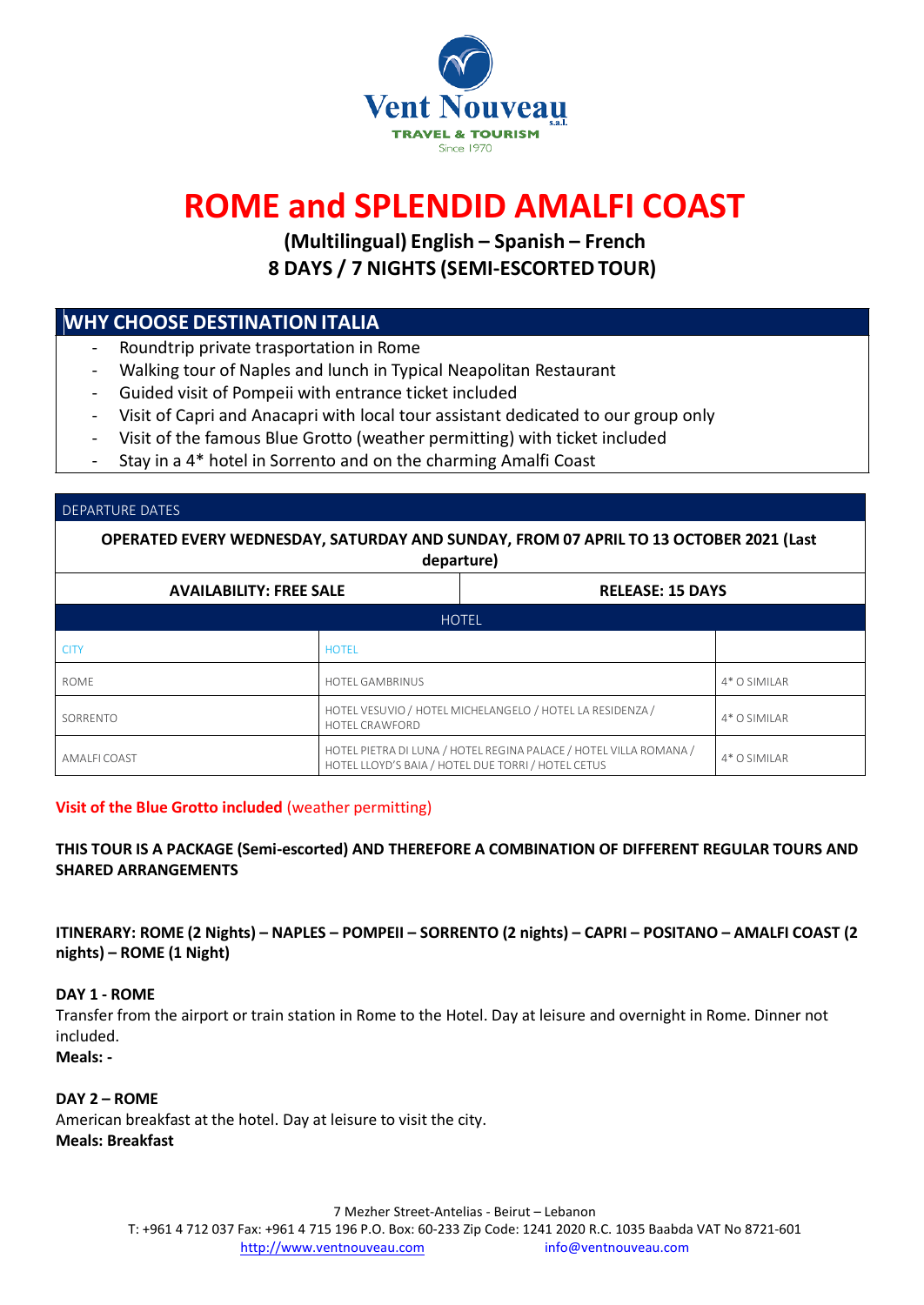

## **DAY 3 - ROME – NAPLES – POMPEII – SORRENTO**

American breakfast and departure from your hotel (pick up from hotels will be from 6.30 to 7.00 am, please remember to order your breakfast box at your hotel the day before departure!).

Upon arrival in Naples, walk around the city centre, discovering Piazza del Plebisicito, Palazzo Reale, Galleria Umberto I and Teatro San Carlo.

Lunch in a local restaurant to taste authentic Neapolitan pizza. Proceed to Pompeii for the guided tour of the archaeological excavations. This ancient Roman city was destroyed when Vesuvius erupted in 79 AD and buried it, preserving it under a sea of volcanic ash for nearly 1700 years. Enjoy a stop in a cameos and coral shop. Transfer to Sorrento, famous for its picturesque old town centre and characteristic fisherman's village of Marina Grande, one of the most authentic treasures of the city. Check-in at the hotel, dinner and overnight stay. **Meals: Lunch, Dinner**

## **DAY 4 - SORRENTO – CAPRI – SORRENTO**

Breakfast in the hotel and departure at 7:30 a.m. for the port of Sorrento. Meet the guide and sail to Capri by hydrofoil. After arriving at the island, enjoy a boat trip to the Blue Grotto (weather permitting). Continue by minibus to Anacapri and have lunch at a local restaurant. Then reach the legendary Piazzetta, heart of the island. Return to the port to head back to Sorrento. Dinner and overnight stay.

**Meals: Breakfast, Lunch, Dinner**

## **DAY 5 - SORRENTO – POSITANO – AMALFI COAST**

Breakfast in the hotel. At 8:30 a.m. transfer from Sorrento to the hotel on the Amalfi Coast, stop in Positano for around 2 hours and time at leisure to discover the pearl of the Amalfi Coast. Check-in at the hotel, dinner at leisure and overnight stay.

**Meals: Breakfast**

## **DAY 6 - AMALFI COAST**

Breakfast in the hotel. Day at leisure for exploring the beauty of the area. Possibility to add optional tours to visit the Amalfi Coast, one of the most enchanting places in Italy, with its mountains dropping sheer to the sea, picturesque villages and breathtaking landscapes. Dinner at leisure and overnight stay.

## **Meals: Breakfast**

## **DAY 7**

## **AMALFI COAST – POMPEII – ROME**

Breakfast in the hotel. Morning at disposal for individual visits. At around 2:00 p.m. transfer from the Amalfi Coast to Pompeii to board the bus going to Rome. Arrival scheduled for around 8:30 p.m. (with drop-of guaranteed at the hotel).

## **Meals: Breakfast**

## **DAY 8 – Rome**

American breakfast and private transfer from the Hotel to the Airport. **Meals: B**

## **End of services.**

**ASSISTANT DURING THE WHOLE TOUR WILL BE PROVIDED BUT NOT ON THE AMALFI COAST and IN ROME on DAY 1,2,8**